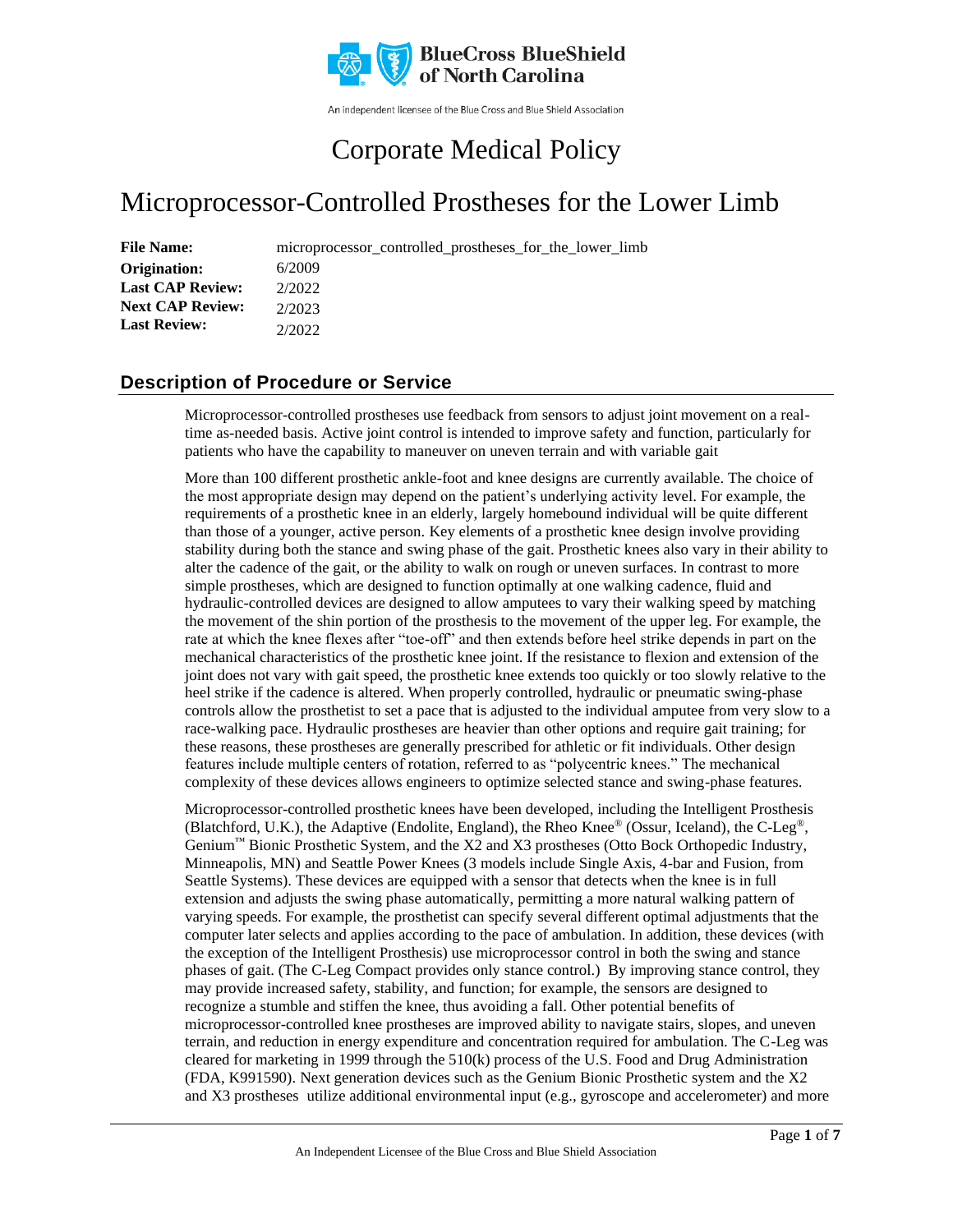sophisticated processing that is intended to create more natural movement. One improvement in function is step-over-step stair and ramp ascent. They also allow the user to walk and run forward and backward. The X3 is a more rugged version of the X2 that can be used, for example, in water, sand, and mud. The X2 and X3 were developed by Otto Bock as part of the Military Amputee Research Program.

The Power Knee™ (Össur, Iceland), which is designed to replace muscle activity of the quadriceps, uses artificial proprioception with sensors similar to the Proprio Foot to anticipate and respond with the appropriate movement required for the next step.

Microprocessor-controlled ankle-foot prostheses are being developed for transtibial amputees. These include the Proprio Foot® (Ossur), the iPED (developed by Martin Bionics LLC and licensed to College Park Industries), and the Elan Foot (Endolite). With sensors in the feet that determine the direction and speed of the foot's movement, a microprocessor controls the flexion angle of the ankle, allowing the foot to lift during the swing phase and adjust to changes in force, speed and terrain during the step phase. The intent of the technology is to make ambulation more efficient and prevent falls in patients ranging from the young active amputee to the elderly diabetic patient. The Proprio Foot® and Elan Foot are microprocessor-controlled foot prostheses that are commercially available at this time, and are class I devices that are exempt from 510(k) marketing clearance. Information on the Ossur website indicates use of the Proprio Foot<sup>®</sup> for low to moderate impact for transtibial amputees who are classified as level K3 (i.e., community ambulatory, with the ability or potential for ambulation with variable cadence).

In development are lower-limb prostheses that also replace muscle activity in order to bend and straighten the prosthetic joint. For example, the Power Foot BiOM® (developed at the Massachusetts Institute of Technology and licensed to iWalk) is a myoelectric prosthesis for transtibial amputees that uses muscle activity from the remaining limb for the control of ankle movement. This prosthesis is designed to propel the foot forward as it pushes off the ground during the gait cycle, which in addition to improving efficiency, has the potential to reduce hip and back problems arising from an unnatural gait with use of a passive prosthesis. This technology is limited by the size and the weight required for a motor and batteries in the prosthesis.

#### Related Policy:

Myoelectric Prosthesis for the Upper Limb

*\*\*\*Note: This Medical Policy is complex and technical. For questions concerning the technical language and/or specific clinical indications for its use, please consult your physician.*

#### **Policy**

**BCBSNC will provide coverage for microprocessor-controlled prostheses of the lower limb when it is determined to be medically necessary because the criteria and guidelines shown below have been met.**

#### **Benefits Application**

This medical policy relates only to the services or supplies described herein. Please refer to the Member's Benefit Booklet for availability of benefits. Member's benefits may vary according to benefit design; therefore member benefit language should be reviewed before applying the terms of this medical policy.

#### **When Microprocessor-Controlled Prostheses of the Lower Limb are covered**

A microprocessor-controlled knee may be considered **medically necessary** in individuals with transfemoral amputation who meet the following requirements:

• demonstrated need for long distance ambulation at variable rates (use of the limb in the home or for basic community ambulation is not sufficient to justify provision of the computerized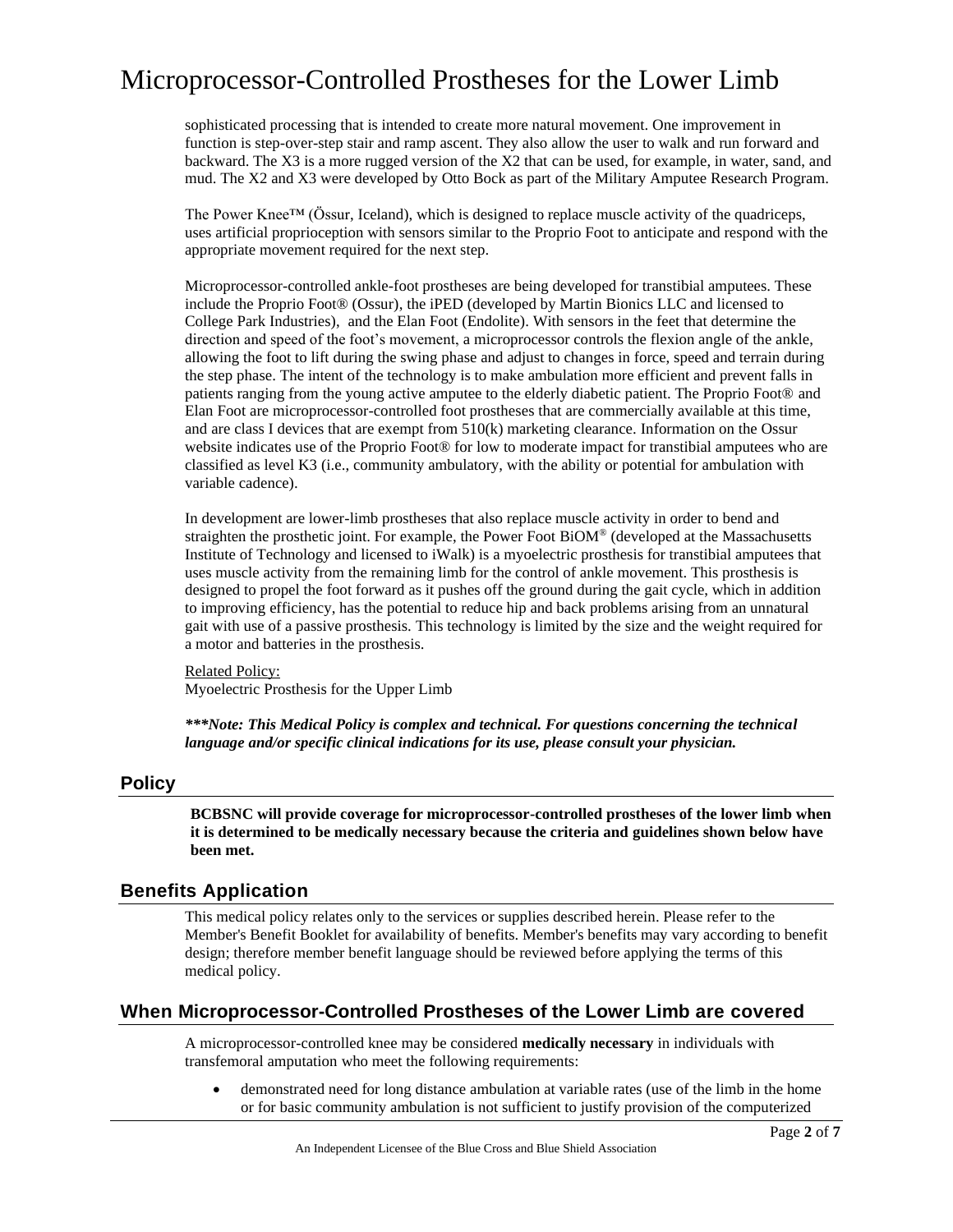limb over standard limb applications) OR demonstrated patient need for regular ambulation on uneven terrain or for regular use on stairs (use of the limb for limited stair climbing in the home or employment environment is not sufficient evidence for prescription of this device over standard prosthetic application); AND

- physical ability, including adequate cardiovascular and pulmonary reserve, for ambulation at faster than normal walking speed; AND
- adequate cognitive ability to master use and care requirements for the technology.

Reimbursement for microprocessor-controlled knees may only occur if there is a documented evaluation by a trained prosthetic clinician. The clinician performing the evaluation may not be an employee of or have a financial relationship with the supplier of the device.

#### **When Microprocessor-Controlled Prostheses of the Lower Limb are not covered**

A microprocessor-controlled knee is considered **not medically necessary** in individuals who do not meet these criteria.

A powered knee is considered **investigational.**

A microprocessor-controlled or powered ankle-foot is considered **investigational**.

#### **Policy Guidelines**

Decisions about the potential benefits of microprocessor-controlled knees involve multiple factors including activity levels as well as physical and cognitive ability. For patients in whom the potential benefits of microprocessor-controlled knees are uncertain, they may first be fitted with a standard prosthesis to determine their level of function with the standard device.

The following are guidelines from the Veteran's Health Administration Prosthetic Clinical Management Program Clinical Practice Recommendations for Microprocessor Knees for patient selection and identification:

- 1. Contraindications for use of the microprocessor knee should include:
	- a. any condition which prevents socket fitting, such as a complicated wound or intractable pain,
	- b. inability to tolerate the weight of the prosthesis,
	- c. Medicare Level K 0 no ability or potential to ambulate or transfer,
	- d. Medicare Level K 1 limited ability to transfer or ambulate on level ground at fixed cadence,
	- e. Medicare Level K 2 limited community ambulator that does not have the cardiovascular reserve, strength, and balance to improve stability in stance to permit increased independence, less risk of falls, and potential to advance to a less-restrictive walking device,
	- f. inability to utilize swing and stance features of the knee unit,
	- g. poor balance or ataxia that limits ambulation,
	- h. significant hip flexion contracture (over 20 degrees),
	- i. significant deformity of remaining limb that would impair ability to stride,
	- j. limited cardiovascular and/or pulmonary reserve or profound weakness,
	- k. limited cognitive ability to understand gait sequencing or care requirements,
	- l. long distance or competitive running,
	- m. falls outside of recommended weight or height guidelines of manufacturer,
	- n. specific environmental factors--such as excessive moisture or dust, or inability to charge the prosthesis,
	- o. extremely rural conditions where maintenance ability is limited.
- 2. Indications for use of the microprocessor knee should include:
	- a. adequate cardiovascular and pulmonary reserve to ambulate at variable cadence,
	- b. adequate strength and balance in stride to activate the knee unit,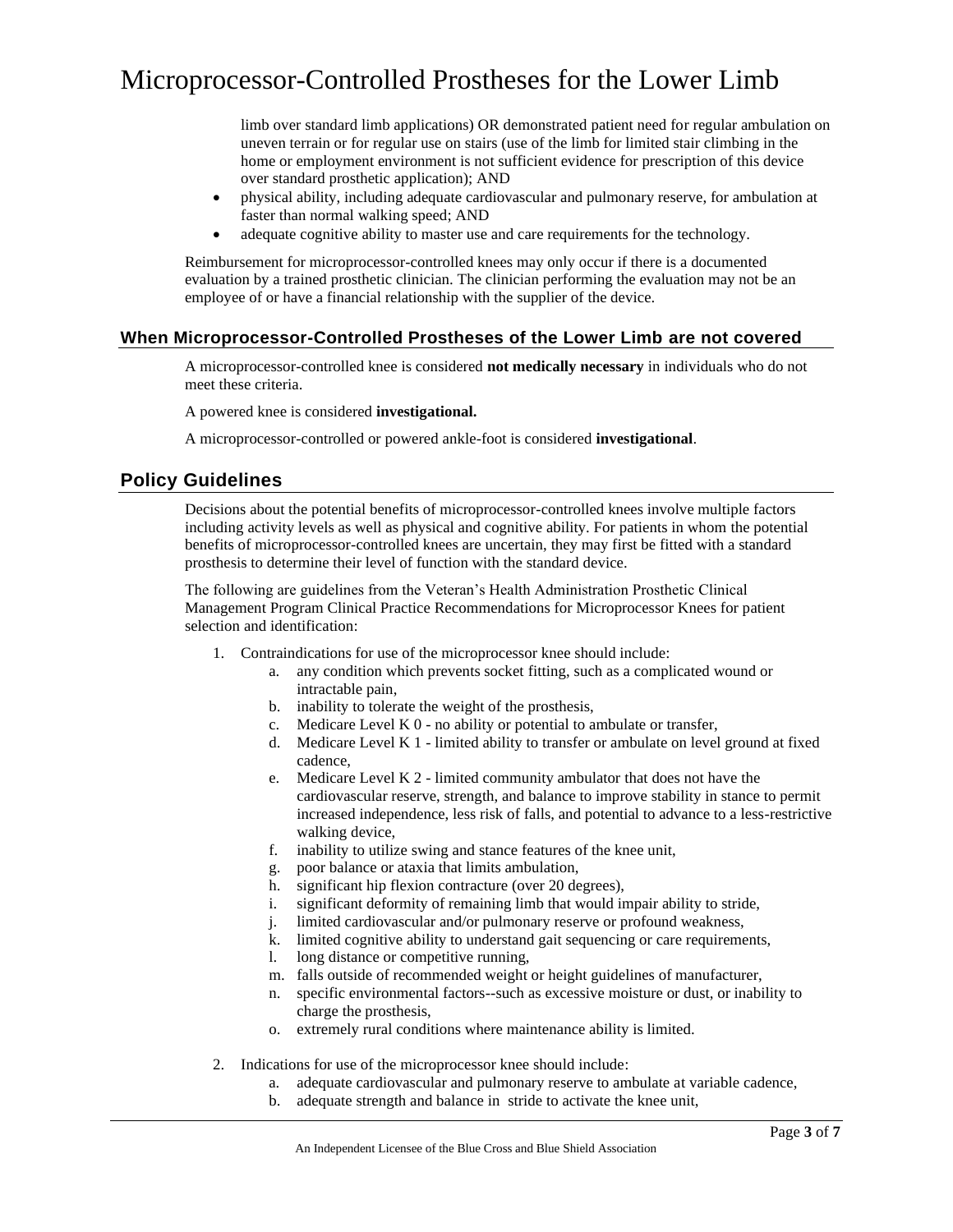- c. should not exceed the weight or height restrictions of the device,
- d. adequate cognitive ability to master technology and gait requirements of device,
- e. hemi-pelvectomy through knee-disarticulation level of amputation, including bilateral; lower extremity amputees are candidates if they meet functional criteria as listed,
- f. patient is an active walker and requires a device that reduces energy consumption to permit longer distances with less fatigue,
- g. daily activities or job tasks that do not permit full focus of concentration on knee control and stability such as uneven terrain, ramps, curbs, stairs, repetitive lifting and/or carrying,
- h. Medicare Level K 2 limited community ambulator, but only if improved stability in stance permits increased independence, less risk of falls, and potential to advance to a less restrictive walking device, and patient has cardiovascular reserve, strength, and balance to utilize the prosthesis. *The microprocessor enables fine-tuning and adjustment of the hydraulic mechanism to accommodate the unique motor skills and demands of the functional level K2 ambulator.*
- i. Medicare Level K 3 unlimited community ambulator,
- j. Medicare Level K 4 active adult, athlete, who has the need to function as a K 3 level in daily activities,
- k. potential to lessen back pain by providing more secure stance control, using less muscle control to keep knee stable,
- l. potential to unload and decrease stress on remaining limb,
- m. potential to return to an active lifestyle.
- 3. Physical and functional fitting criteria for new amputees:
	- a. new amputees may be considered if they meet certain criteria as outlined above,
	- b. premorbid and current functional assessment important determinant,
	- c. requires stable wound and ability to fit socket,
	- d. immediate postoperative fit is possible,
	- e. must have potential to return to active lifestyle.

### **Billing/Coding/Physician Documentation Information**

This policy may apply to the following codes. Inclusion of a code in this section does not guarantee that it will be reimbursed. For further information on reimbursement guidelines, please see Administrative Policies on the Blue Cross Blue Shield of North Carolina web site at www.bcbsnc.com. They are listed in the Category Search on the Medical Policy search page.

#### *Applicable codes: K1014, K1022, L2006, L5848, L5856, L5857, L5858, L5859, L5969, L5973, L7367, L7368*

BCBSNC may request medical records for determination of medical necessity. When medical records are requested, letters of support and/or explanation are often useful, but are not sufficient documentation unless all specific information needed to make a medical necessity determination is included.

### **Scientific Background and Reference Sources**

BCBSA Medical Policy Reference Manual [Electronic Version]. 1.01.25. 2/12/09

U.S. Department of Veterans Affairs, Veterans Health Administration, Office of Research and Development, Health Service Research and Development Service, Management Decision and Research Center, Technology Assessment Program. Computerized lower limb prostheses. VA Technology Assessment Program short Report No. 2. Boston, Mass: MDRC, March 2000. Retrieved 1/22/09 from http://www.va.gov/ VATAP/pubs/ta\_short\_3\_00.pdf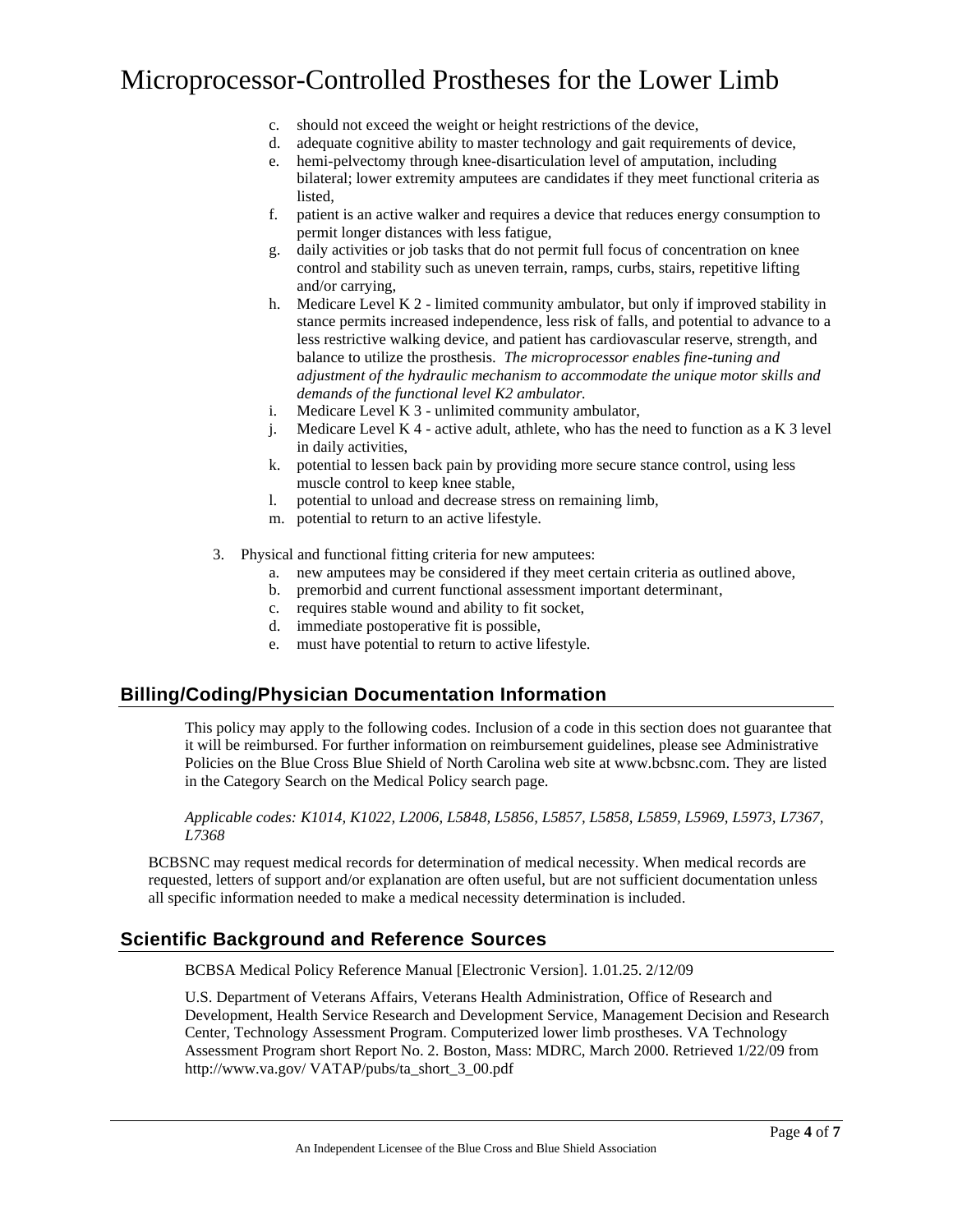California Technology Assessment Forum (October 2007). Microprocessor-Controlled Prosthetic Knees. Retrieved 1/22/09 from [http://www.ctaf.org/sites/default/files/assessments/777\\_file\\_Microprocessor\\_W.pdf](http://www.ctaf.org/sites/default/files/assessments/777_file_Microprocessor_W.pdf)

LCD for Lower Limb Prostheses (L11464). Available online at:

http://www.medicarenhic.com/dme/medical\_review/mr\_lcds/mr\_lcd\_current/L11464\_2009-01- 01\_PA\_2008-10.pdf.

BCBSA Medical Policy Reference Manual [Electronic Version]. 1.04.05. 2/11/10

Specialty Matched Consultant Advisory Panel review 7/2010

Specialty Matched Consultant Advisory Panel review 2/2011

BCBSA Medical Policy Reference Manual [Electronic Version]. 1.04.05, 3/10/11

Specialty Matched Consultant Advisory Panel review 2/2012

BCBSA Medical Policy Reference Manual [Electronic Version]. 1.04.05, 3/8/12

Theeven P, Hemmen B, Rings F et al. Functional added value of microprocessor-controlled knee joints in daily life performance of Medicare Functional Classification Level-2 amputees. J Rehabil

Med 2011; 43(10):906-15. Retrieved from <http://www.medicaljournals.se/jrm/content/?doi=10.2340/16501977-0861&html=1>

Specialty Matched Consultant Advisory Panel review 2/2013

Theeven PJ, Hemmen B, Geers RP et al. Influence of advanced prosthetic knee joints on perceived

performance and everyday life activity level of low-functional persons with a transfemoral amputation or knee disarticulation. J Rehabil Med 2012; 44(5):454-61. Retrieved from <http://www.medicaljournals.se/jrm/content/?doi=10.2340/16501977-0969>

Bellmann M, Schmalz T, Ludwigs E et al. Immediate effects of a new microprocessor-controlled prosthetic knee joint: a comparative biomechanical evaluation. Arch Phys Med Rehabil 2012; 93(3):541-9. Retrieved from [http://www.archives-pmr.org/article/S0003-9993\(11\)00944-](http://www.archives-pmr.org/article/S0003-9993(11)00944-0/fulltext) [0/fulltext](http://www.archives-pmr.org/article/S0003-9993(11)00944-0/fulltext)

Herr HM, Grabowski AM. Bionic ankle-foot prosthesis normalizes walking gait for persons with leg amputation. Proc Biol Sci 2012; 279(1728):457-64. Retrieved from <http://www.ncbi.nlm.nih.gov/pmc/articles/PMC3234569/>

BCBSA Medical Policy Reference Manual [Electronic Version]. 1.04.05, 3/14/13

Specialty Matched Consultant Advisory Panel review 2/2014

Medical Director review 2/2014

BCBSA Medical Policy Reference Manual [Electronic Version]. 1.04.05, 3/13/14

Specialty Matched Consultant Advisory Panel review 2/2015

BCBSA Medical Policy Reference Manual [Electronic Version]. 1.04.05, 4/23/15

Specialty Matched Consultant Advisory Panel review 2/2016

Specialty Matched Consultant Advisory Panel review 2/2017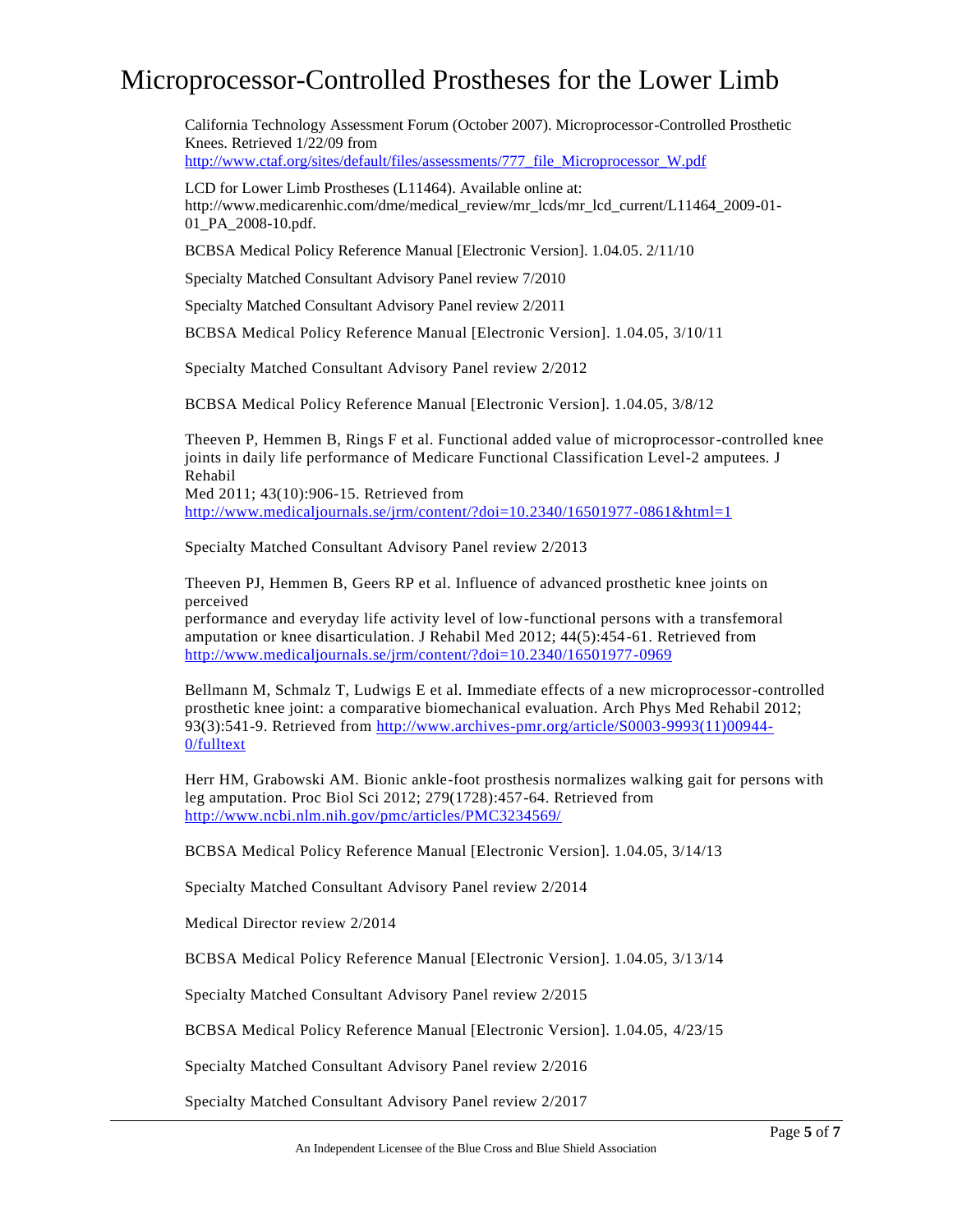BCBSA Medical Policy Reference Manual [Electronic Version]. 1.04.05, 10/12/2017

Specialty Matched Consultant Advisory Panel review 2/2018

BCBSA Medical Policy Reference Manual [Electronic Version]. 1.04.05, 4/12/2018

Specialty Matched Consultant Advisory Panel review 2/2019

BCBSA Medical Policy Reference Manual [Electronic Version]. 1.04.05, 3/14/2019

Specialty Matched Consultant Advisory Panel review 2/2020

BCBSA Medical Policy Reference Manual [Electronic Version]. 1.04.05, 3/12/2020

Specialty Matched Consultant Advisory Panel review 2/2021

BCBSA Medical Policy Reference Manual [Electronic Version]. 1.04.05, 3/11/21

Specialty Matched Consultant Advisory Panel review 2/2022

### **Policy Implementation/Update Information**

| 7/20/09  | New policy issued. Microprocessor-controlled prosthetic knees may be considered<br>medically necessary in amputees who meet the criteria and guidelines outlined in the<br>policy. (adn)                                                                                                                                                                                                                                                   |  |  |
|----------|--------------------------------------------------------------------------------------------------------------------------------------------------------------------------------------------------------------------------------------------------------------------------------------------------------------------------------------------------------------------------------------------------------------------------------------------|--|--|
| 1/5/10   | HCPCS Code L5973 added to Billing/Coding section.                                                                                                                                                                                                                                                                                                                                                                                          |  |  |
| 4/13/10  | Description section updated. (adn)                                                                                                                                                                                                                                                                                                                                                                                                         |  |  |
| 08/17/10 | Specialty Matched Advisory Panel review 7/2010. Added the following statements to the<br>When Covered section: "Reimbursement for microprocessor-controlled knees may only<br>occur if there is a documented evaluation by a trained prosthetic clinician. The clinician<br>performing the evaluation may not be an employee of or have a financial relationship with<br>the supplier of the device." Medical Policy number removed. (mco) |  |  |
| 3/15/11  | Specialty Matched Consultant Advisory Panel review 2/2011. No changes to policy<br>statement. (mco)                                                                                                                                                                                                                                                                                                                                        |  |  |
| 5/24/11  | References updated. No changes to policy statements or coverage criteria. (mco)                                                                                                                                                                                                                                                                                                                                                            |  |  |
| 3/20/12  | Specialty Matched Consultant Advisory Panel review 2/2012. References updated. No<br>changes to policy statements. (mco)                                                                                                                                                                                                                                                                                                                   |  |  |
| 11/13/12 | Added HCPCS codes L5848, L7274, L7367, L7368 to the Billing/Coding section.<br>These codes were previously located in the Prosthetic Appliances policy which was<br>archived.(lpr)                                                                                                                                                                                                                                                         |  |  |
| 1/1/13   | Added HCPCS code L5859 to Billing/Coding section. (mco)                                                                                                                                                                                                                                                                                                                                                                                    |  |  |
| 3/12/13  | Deleted code L7274 from Billing/Coding section. Revised Related Policies and added<br>new devices to Description section. References updated. Specialty Matched<br>Consultant Advisory Panel review 2/2013. (mco)                                                                                                                                                                                                                          |  |  |
|          |                                                                                                                                                                                                                                                                                                                                                                                                                                            |  |  |

5/14/13 Description section updated. References updated. No changes to Policy Statements. (mco)